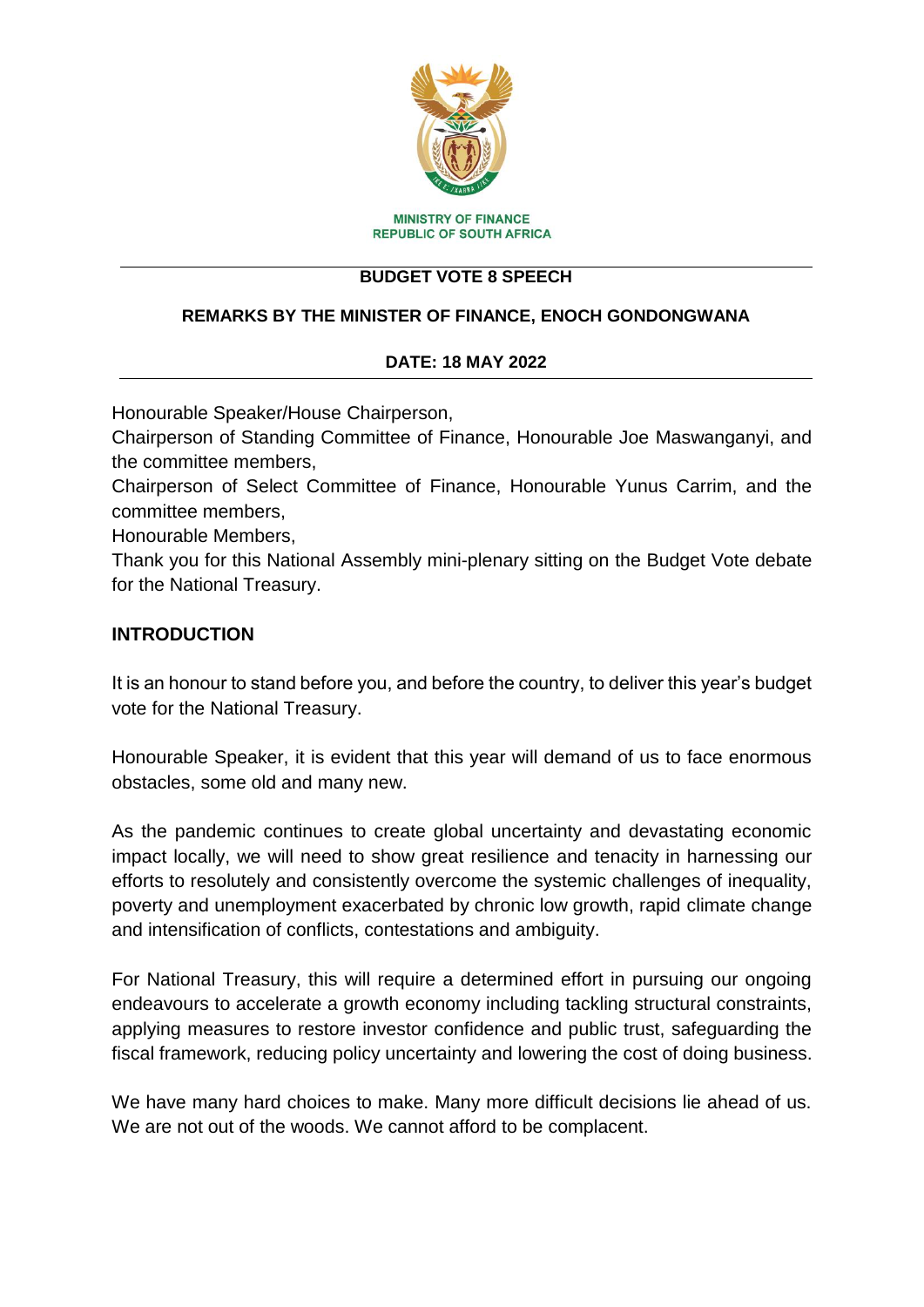Our policy interventions must reflect the seriousness of the challenges we face and our constitutional responsibility to forge a better today and a prosperous tomorrow for our people.

We must meet doubt and uncertainty with decisiveness!

There are risks and there are opportunities on the path ahead. We must be prepared for both.

### **NATIONAL TREASURY REMAINS STRATEGICALLY STEADFAST**

The unprecedented crises that the country has found ourselves in have called on National Treasury and its wide-spanning programmes, to develop unique responses and this year's ambitious plan will build on the positive results achieved, as we deliver along with government and all other stakeholders on the national reconstruction and recovery plan, supporting economic reform and realising transformation and inclusion.

# **STRIKING A BALANCE BETWEEN SUPPORTING LIVELIHOODS AND REPAIRING OUR PUBLIC FINANCES**.

National Treasury will continue to support government's ability to ensure stable, sustainable growth and equitable and efficient allocation of public resources.

We will continue to pursue a balanced and prudent fiscal strategy in order to stabilise the public finances.

Although public finances remain under some strain, the fiscal position has improved somewhat in comparison to this time last year. We cannot let our guard down as we remain on course to restoring the health of public finances.

To this end the recommendations arising out of the spending reviews will be implemented to improve expenditure efficiency and programme delivery impact over the medium term.

National Treasury is responsive to our changing environment and continuously considers improvements to the budget process to deliver on our national priorities and foresee future needs. In this regard work is being done on climate tagging as well as climate budget tagging, which is a tool for monitoring and tracking of climate-related expenditures in the national budget system. It provides comprehensive data on climate-relevant spending, enabling government to make informed decisions and prioritize climate investments.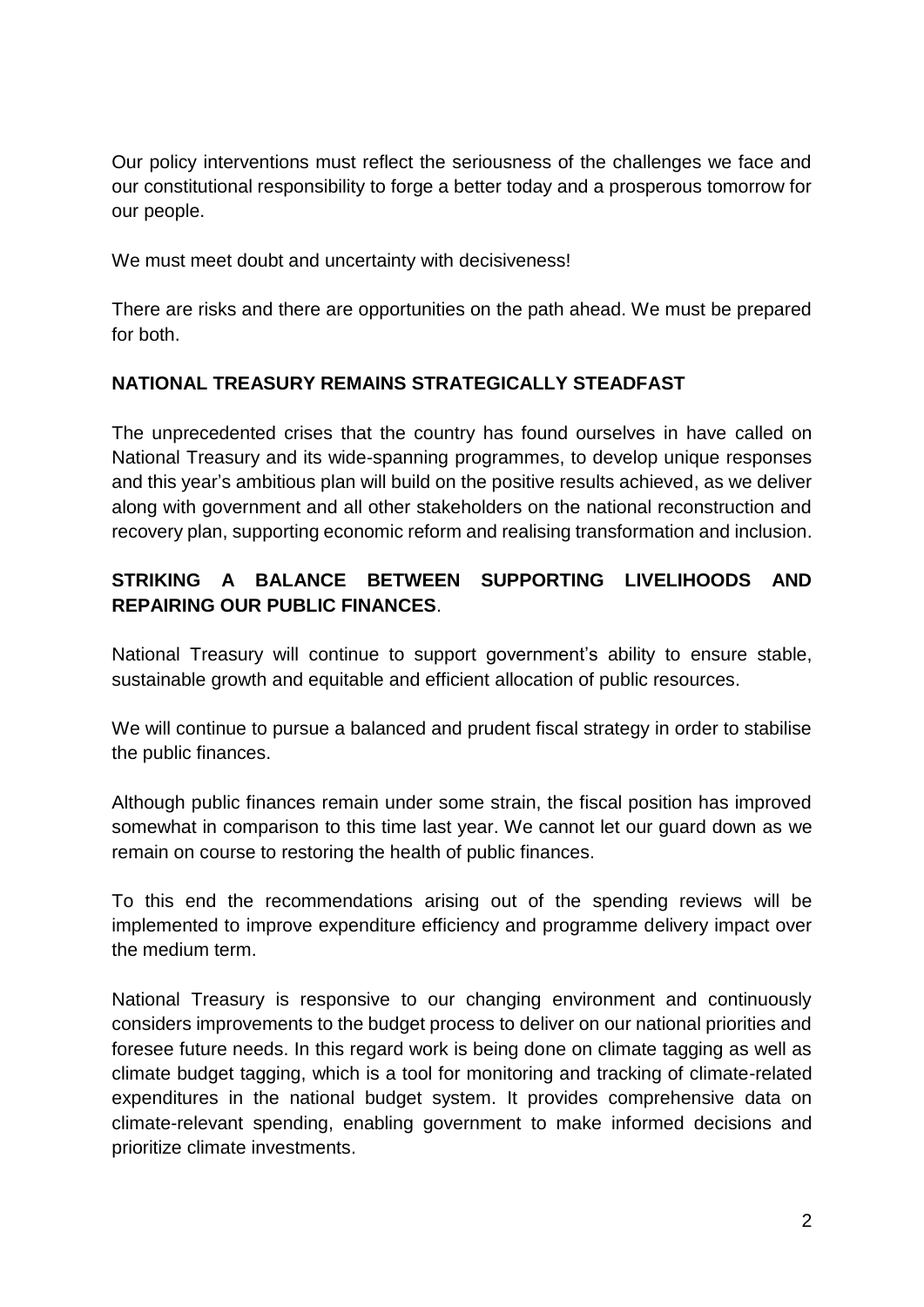# **DRIVING THE ENGINE OF THE ECONOMY AT THE COALFACE OF SERVICE DELIVERY**

National economic growth is anchored in strong local economies which are reliant on an effective local government.

As a country we are faced with the formidable challenge of an increasing number of municipalities which are dysfunctional, either experiencing financial distress or even having deteriorated into crisis.

National Treasury will be harnessing, together in partnership with DCOG, all of our local government support mechanisms to intensify targeting interventions for increased impact from our extensive capacity building under the Accountant General, programmes to improve municipal audit outcomes with a specific target on those with the highest levels of irregular, fruitless and wasteful expenditure to direct intervention in terms of Section 139(7) of the Constitution such as Lekwa and more recently Manuguang and Enoch Mgijima.

There are 43 municipalities that meet the criteria to be placed under mandatory intervention. I have already written to the Premiers of all provinces in October last year identifying these municipalities and that the mandatory intervention process must begin in earnest.

Nursing our municipalities back to financial health will boost the quality of life of residents, it will encourage economic activity and investment, and it will encourage tax and ratepayers to pay for services.

### **ADVANCING INCLUSIVE GROWTH AND REALISING TRANSFORMATION**

National Treasury will in partnership with local government, implement 5 township economic development strategies as well as identify and approve 20 catalytic projects in spatially targeted areas within metropolitan cities, secondary cities and rural towns to provide technical support to strengthen infrastructure planning, delivery capacity and to support spatial transformation and inclusive developments.

### **RENEWING TRUST IN PUBLIC ENTITIES**

Government will continue to finance the gross borrowing requirement while minimising refinancing risk, currency risk and overall borrowing costs. To reduce their continuing demands on South Africa's public resources, the National Treasury will outline criteria for government funding of SOCs. Eskom is faced with a large amount of debt that remains a challenge to service without assistance. The National Treasury is working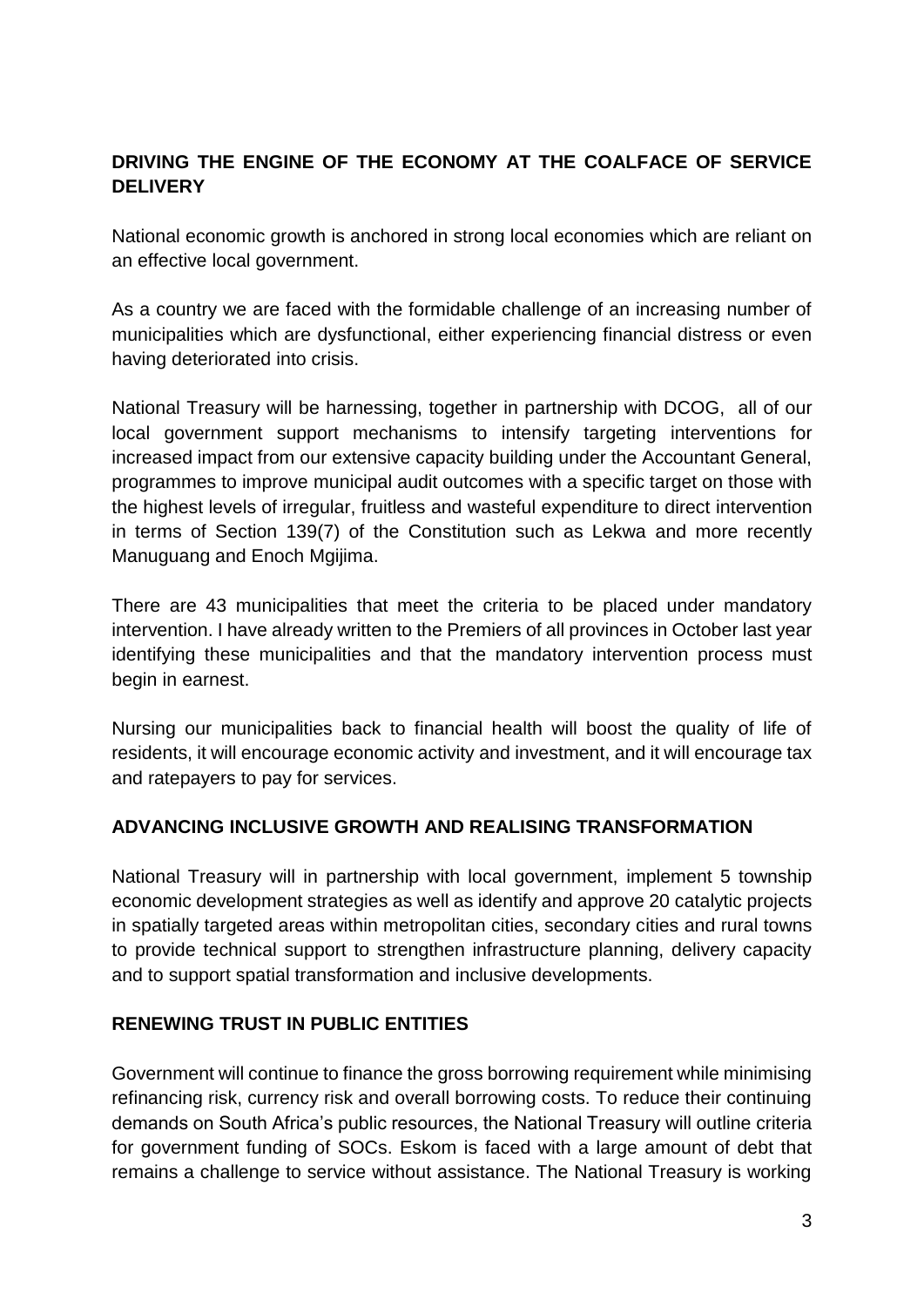on a sustainable solution to deal with Eskom's debt in a manner that is equitable and fair to all stakeholders. The work on the review of governance systems of several high risk state-owned entities is underway.

# **REGULATORY AND STRUCTURAL REFORMS DRIVING FAIRNESS, ACCESSIBILITY AND ACCOUNTABILITY**

In order to implement the tax proposals announced in the Budget, National Treasury will propose its annual amendments to tax legislation that seek to meet government's revenue requirements and eliminate tax loopholes.

Work will continue to secure financial stability which supports economic growth, and also ensures better access to the financial sector for all residents and those doing business with South Africa. Regulating the financial sector will continue in order to ensure it is safe and provides enhanced customer services.

The Bounce Bank Support Scheme for businesses signalled in the February 2022 Budget Speech has come into effect. The Bounce-Back Scheme comprises of two mechanisms. The first mechanism is a loan guarantee which facilitates loans guaranteed by government to eligible businesses. The loans will assist eligible businesses in recovering from constraints in accessing finance due to COVID-19 lockdowns, the July 2021 civil unrest as disasters like the floods affecting KZN. The Bounce-Back Scheme will also support economic growth and foster job creation in South Africa. Funds borrowed from this Scheme, through participating banks, Development Finance Institutions (DFIs) and non-bank Small Medium Enterprise (SME) finance providers, can be used for growth and expansion and to foster job creation within South Africa.

Our Twin Peaks regulatory system, established in 2018, is beginning to bear fruit, to not only ensure that our financial institutions are financially healthy at all stages, but also where problems have been identified actions are immediately taken. For this very reason, I have been dealing with the concerns of the Prudential Authority that Ubank's capital adequacy levels have been deteriorating over the last 18 months, and the inability of the Board and its shareholders to adopt and implement an action plan to reverse this decline. While these engagements began under my predecessors they have intensified to weekly meetings since March 2022, and daily meetings over the past week. This intensification was triggered by Ubank's capitalisation falling below minimum regulatory requirements. The PA's engagement with the Board over the last months and weeks has, despite providing them with more time to respond satisfactorily with a credible action plan, resulted in a lack of alignment between the Board and its ownership trustees, and accelerated the need, and timing, of the curatorship.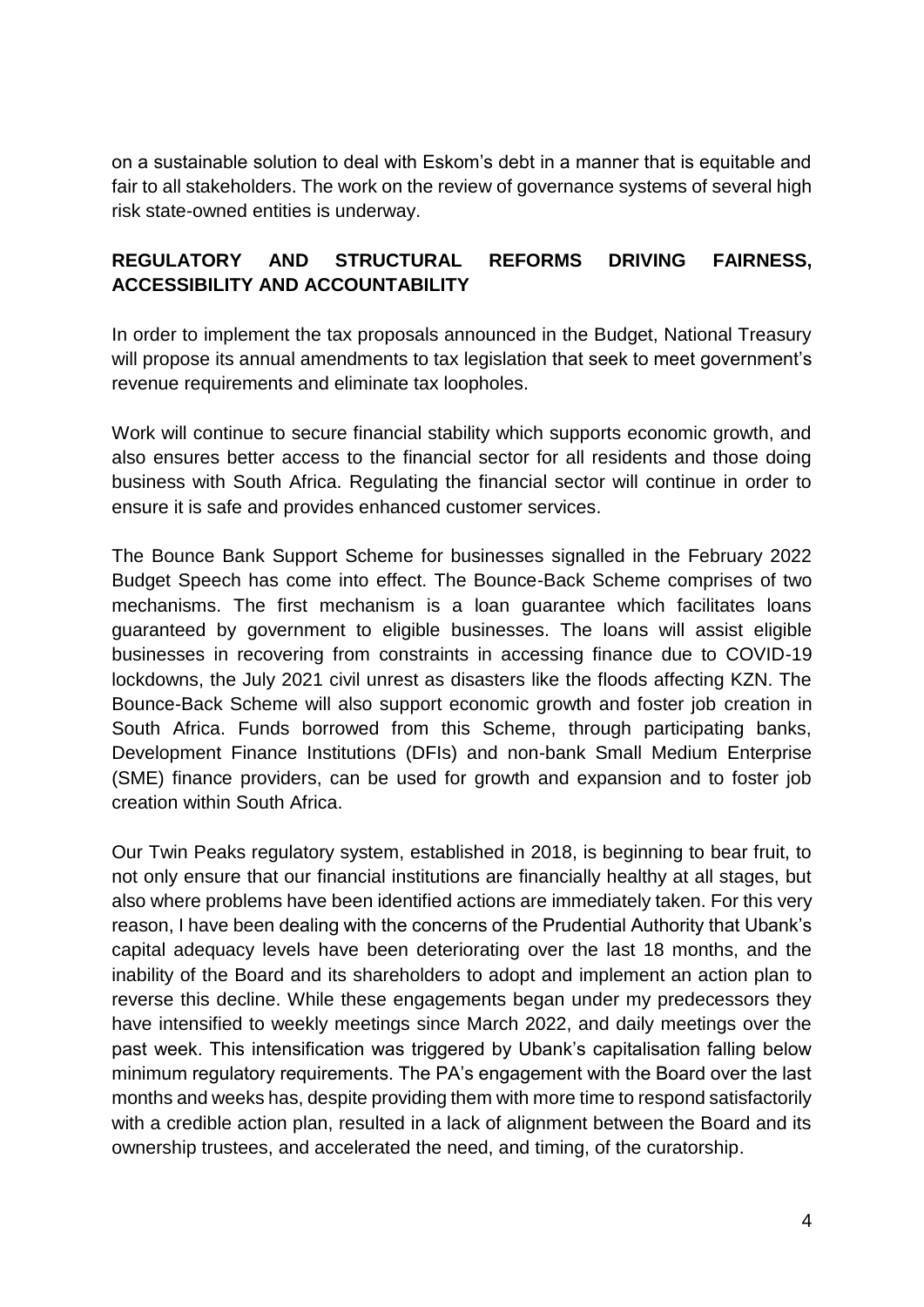On the recommendation of the CEO of the Prudential Authority, Deputy Governor Tshazibana, and acting in terms of section 69 of the Banks Act 94 of 1990, I have deemed it to be necessary and in the public interest to approve that UBank be placed under curatorship, effective from Monday 16 May 2022. Curatorship is a mechanism to provide regulators additional tools to save the bank, not to close it, and as such curatorship will assist in preserving depositor funds that are held by the institution, and will allow for its resolution to be done in a controlled and structured manner.

Over the last three years we have seen a steady improvement at SARS, which has contributed to the necessary improvement in our fiscal position by way of improved revenue collections and coordination of cash-flow management in conjunction with the National Treasury resulting in improved public debt management.

In a democratic system, taxation is a critical part of the social contract between the State and the citizens. Tax legitimacy and perceptions of fairness in the distribution of the tax burden are crucial to the willingness of citizens to pay taxes. Therefore, it is of utmost importance to adhere to the principles of a good tax system namely of efficiency, equity, simplicity, transparency and certainty, as well as ensuring a buoyant tax system that responds to the business cycles of the economy.

SARS will continue to expand the tax register, respond to illicit trade by removing illegal imports from circulation, investigate syndicate tax and customs crimes as well as investigate and hand State Capture related cases over to the NPA.

## **BUILDING ON OUR SUCCESS AND LEARNING FROM CHALLENGES**

We are actively advocating coherent economic policy. National Treasury is reviewing the government's macroeconomic policies, from the global financial crisis of 2008 to 2020. The review examines how key indicators have evolved as well as assesses the implementation of policy. Policy recommendations emanating from the review will be engaged with stakeholders and would be communicated through The Budget process.

Through Operation Vulindlela, in partnership with the Presidency, there are decisive interventions to address structural problems cited as contributing towards constraints on economic growth.

In particular, we are supporting government to address inefficiency and the high cost of network services – including electricity, water, transport and telecommunications – that work against our goal of reducing the cost and improving the ease of doing business.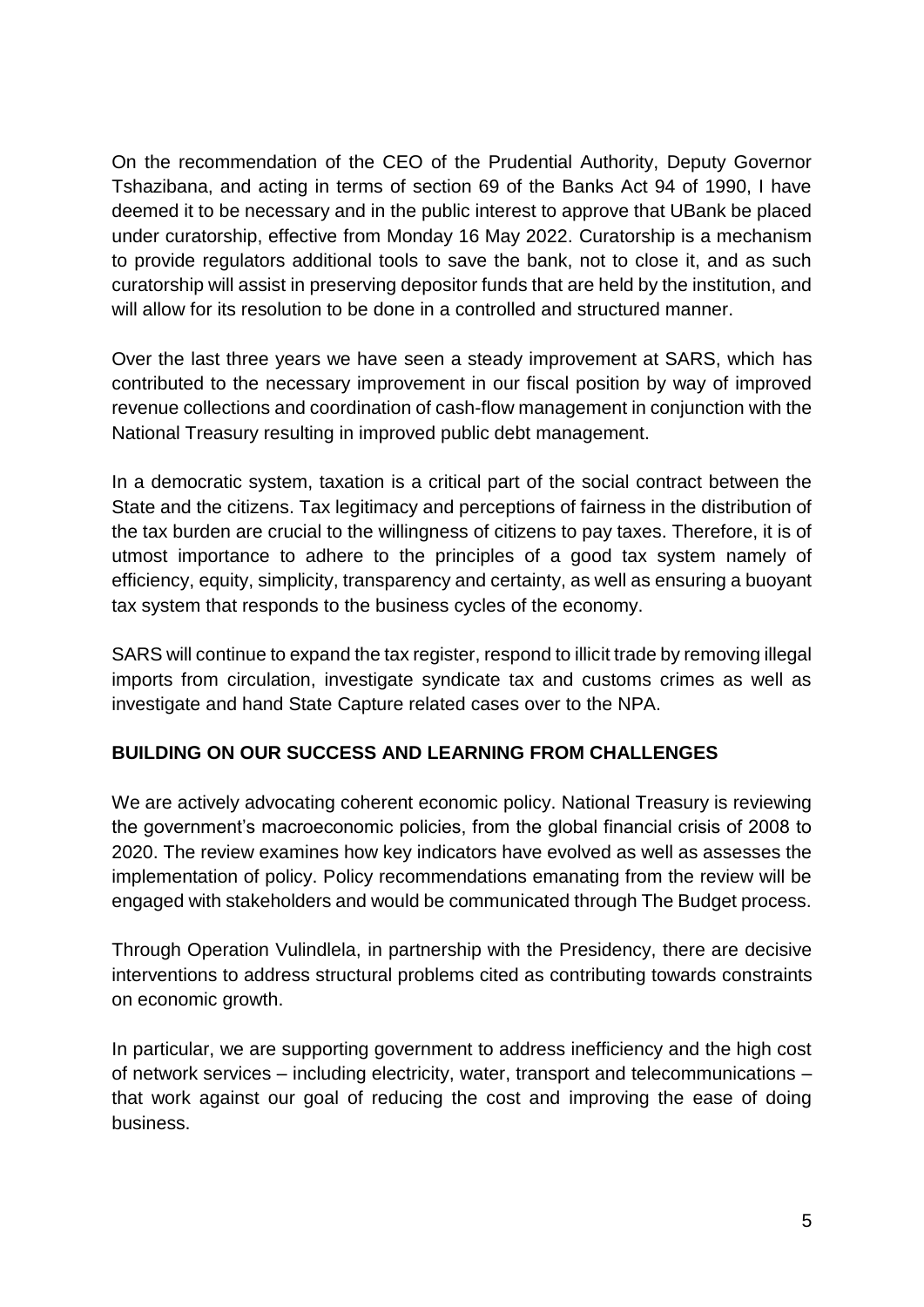### **REINFORCING OUR COMMITMENT TO ETHICAL GOVERNMENT**

A priority for National Treasury is to strengthen the transparency, efficiency, effectiveness and impact of public procurement by introducing the long awaited Public Procurement Bill, strengthening procurement decision-making responsibility and management at all public departments and institutions, and most importantly, to modernise the procurement system. This will strengthen data collection, enhancing analysis allowing for better reporting and subsequently increasing monitoring both by government and the public parties.

We received over 4000 submissions on the revised Public Procurement Bill and these have all been considered along with the recommendations by the several recent Commissions of Enquiries. Consultations with Nedlac commenced on 6 May 2022 as the Bill progresses towards tabling in Parliament this financial year.

Work is continuing at a pace on the PFMA and MFMA reforms and support measures as well as accelerating the implementation of the government's integrated financial management system with roll out of modules both in pilot departments and provinces this year.

In addition to strengthening legislative frameworks, capacity, capabilities, systems and processes of financial governance and management National Treasury will continue to play our role in fighting corruption and maladministration by conduct forensic audits, special performance audits and review of internal controls.

### **LEVERAGING INFRASTRUCTURE, GROWING OUR ECONOMY**

We are also committed to supporting infrastructure development and the growth of economically integrated cities and communities. Treasury will continue to facilitate conditional grants, providing financial incentives for infrastructure planning and development to municipalities. This will be achieved through the Local Government Financial Management Grant; the Neighbourhood Development Partnership Grant; the Programme and Project Support Grant; and the Infrastructure Skills Development Grant. Transfers to these grants are projected to amount to **R6.9 billion** over the next three years.

### **REAPING THE REWARDS OF INTERNATIONAL PARTICIPATION**

Through the international engagement with Multilateral Development Banks (MDBs) and International Finance Institutions (IFIs), South Africa will continue to foster collaboration, source technical best practice, as well as source competitive financing as part of our borrowing strategy. Five-year Country Partnership Strategies with the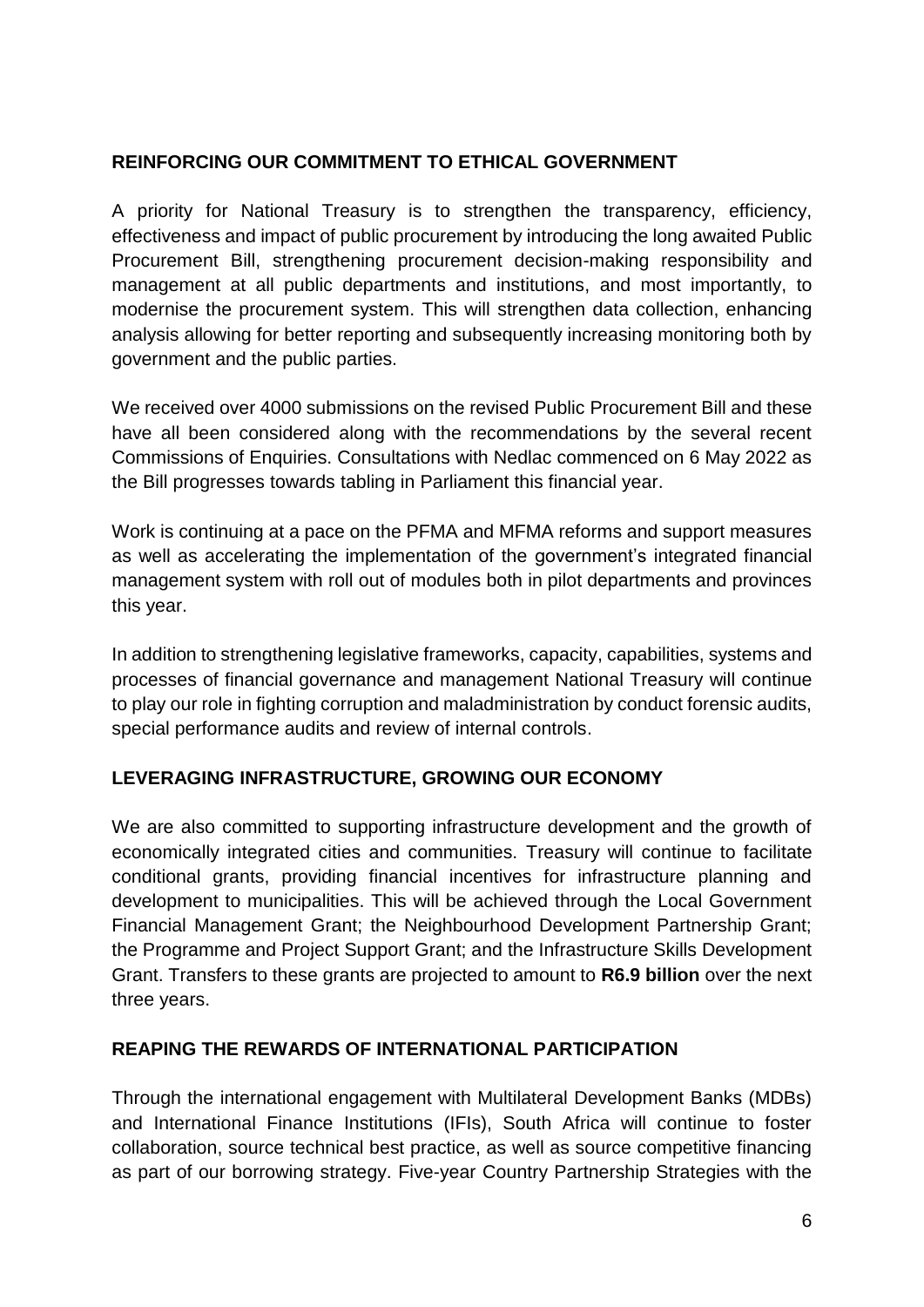MDBs will focus on fostering competitiveness, fostering investment, supporting SMMEs, creating jobs and economic recovery

## **NATIONAL TREASURY's DEPARTMENTAL BUDGET**

Madame Speaker, the department's budget over the next three years is **R2.8 trillion**. Close to 60 percent, or **R1.7 trillion**, is for transfers to provincial governments for the provincial equitable share.

A large portion of these funds will be disbursed to the provincial equitable share for adjustments related to compensation of employees in provincial departments, inflationary adjustments for non-governmental organisations within provincial departments of social development, and for the implementation of the presidential employment initiative in provincial departments of education.

Debt-service costs amount to 34.4 percent, or **R1 trillion**, of the department's budget over the MTEF period. With an additional R3 billion, a total of R34.3 billion has been allocated to the South African Revenue Service, to build the capacity of human resources and implement ICT projects**.** 

The South African Special Risk Insurance Association (SASRIA) has been key to our response to the civil unrest in KwaZulu Natal and Gauteng last year, and we have an obligation to ensure that it can honour its financial obligations. The 2021/22 expenditure also includes the R18.1 billion paid to SASRIA as a direct charge from the Revenue Fund. In aggregate, SASRIA has received a total of R22 billion in the 2021/22 financial year.

## **CONCLUSION**

Speaker, allow me to conclude by reiterating that we are at an inflection in our life as a society, and as an economy.

We are at a point of great uncertainty, but also at a moment of great opportunity. We are required to make some tough decisions. The moment demands that we stick to the policy course of balancing support for the most vulnerable households, with the careful rehabilitation of our public finances.

Lastly, I would like to thank my outgoing Director-General, Mr Dondo Mogajane. He has served the National Treasury, and his country, with distinction and integrity. Our democratic project, and the institutions that are the bedrock of a fair and prosperous society, rely on individuals like Mr Mogajane – individuals who are willing to dedicate themselves selflessly to a greater good.